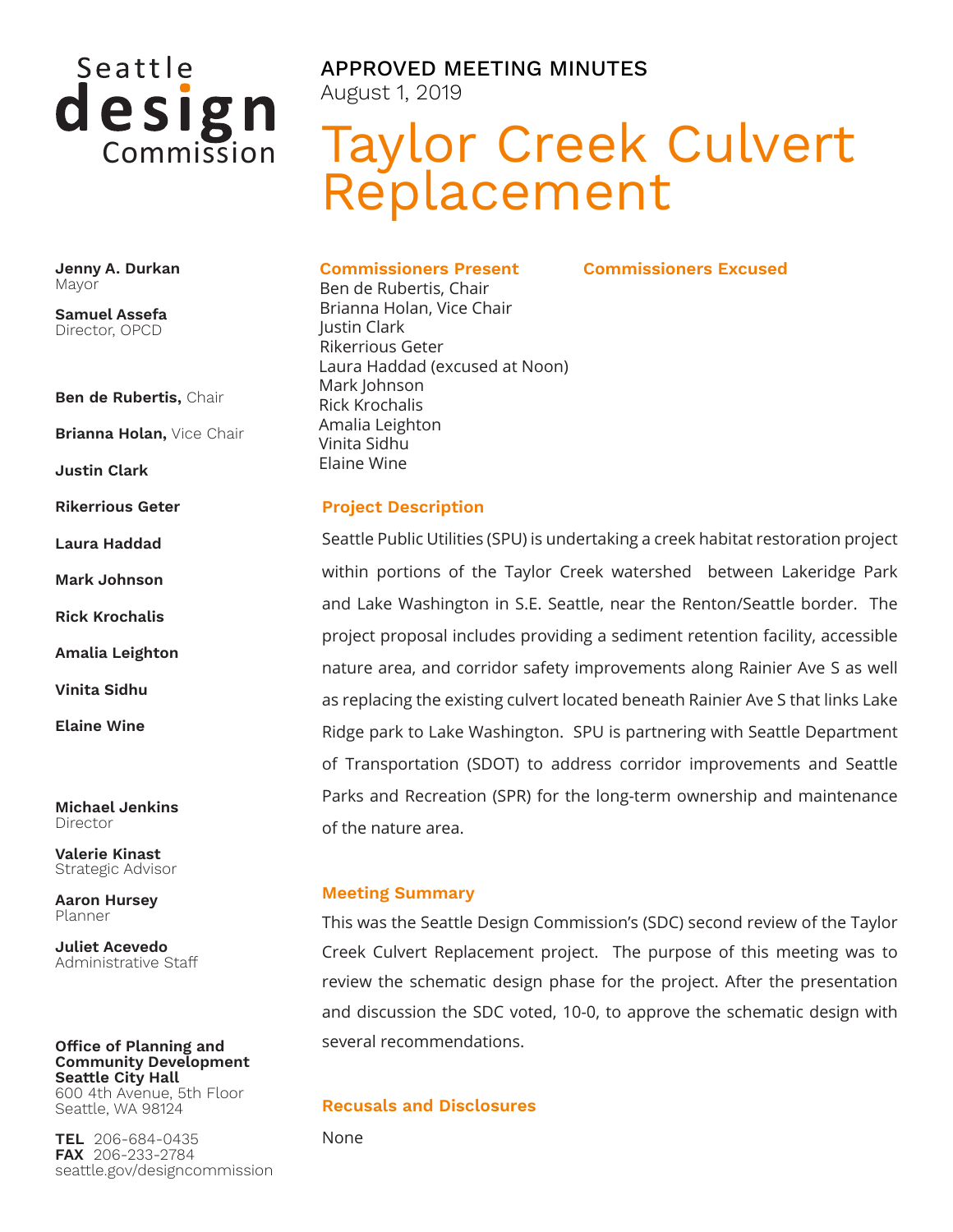Seattle Design Commission **Taylor Creek Culvert Replacement**

#### **August 1, 2019**

2:30 - 4:00 pm

#### **Type**

CIP

# **Phase**

Schematic Design

#### **Previous Reviews** [9/21/17](https://www.seattle.gov/Documents/Departments/OPCD/DesignCommission/TaylorCreekCulvertReplacementProject/SeattleDesignCommission-2017.09.21TaylorCreekCulvertReplacementProjectminutes.pdf)

#### **Presenters**

Jason Sharpley SPU Danielle Devier

NDS

#### **Attendees**

Jason Huff

OAC

Rick Johnson SPU

Tarelle Osborn Osborn Consulting

David Vijarro SDOT

Katie Wilson SPU

#### **Summary of Presentation**

Danielle Devier, of Natural Systems Design, and Jason Sharpley, of SPU, presented the schematic design for the Taylor Creek Culvert Replacement project. The presentation began with background information, historical and site context, and project goals. The project will serve primarily as a habitat restoration for salmon and the natural environment, which includes a series of forests, sloughs, and wetlands, but will also provide a placemaking element that will provide visual and physical access to the restoration areas along Lake Washington.

The updated design proposal addressed opportunities for habitat restoration and salmon spawning and rearing through the use of engineered log jams as well as tall tree canopy and lower lying vegetation. The design also includes urban placemaking elements such as pathways, overlooks, bridge, and beach access. Three overlooks are located throughout the site and are meant to serve as opportunities to view different habitats along the creek, while an additional gathering space will be located on the south side of Rainier Ave S and is meant to facilitate movement between areas north and south of Rainier Ave S.

The updated proposal has relocated the main access point between the downstream overlook and the creekside overlook and beach to the eastside of the downstream overlook. The main access pathway will include a bridge crossing over the creek prior to running along the western edge of the project site. The updated design also integrates art into the site, to include cultural and environmental patterns on the retaining wall below the downstream overlook as well as two sculptural elements that will serve as a gateway. Additional location for art have been identified throughout the project site. *See figures 1 and 2 for more detail*

# **Agency Comments**

**None**

# **Public Comments**

**None**

# **Summary of Discussion**

The Commission organized its discussion of the pedestrian land bridge around the following issues:

- Circulation, accessibility, and equity
- Art integration and interpretation
- **Landscape**

# *Circulation, accessibility, and equity*

The SDC remains concerned with pedestrian crossing of Rainier Ave S between Lake Ridge Park and the new habitat restoration area. Although the Commission thought the proposed gathering space on the south side of Rainier Ave S would help lead pedestrians to the crosswalk, they are still concerned with the safety of pedestrians crossing the street given the curvature of the roadway and vehicular speed and strongly encouraged the project team to work with SDOT to create as safe of an environment as possible. Commissioners then discussed the proposed design of Rainier Ave S. Several commissioners are concerned with the length of vehicle turn lanes as well as the lack of drop off locations on the north side of the street. The Commission recommended the project team provide more information about the design and allocation of movements on Rainier Ave S as it relates to vehicular turning movements, length of turning lanes, and possibility to add drop off areas to increase safety.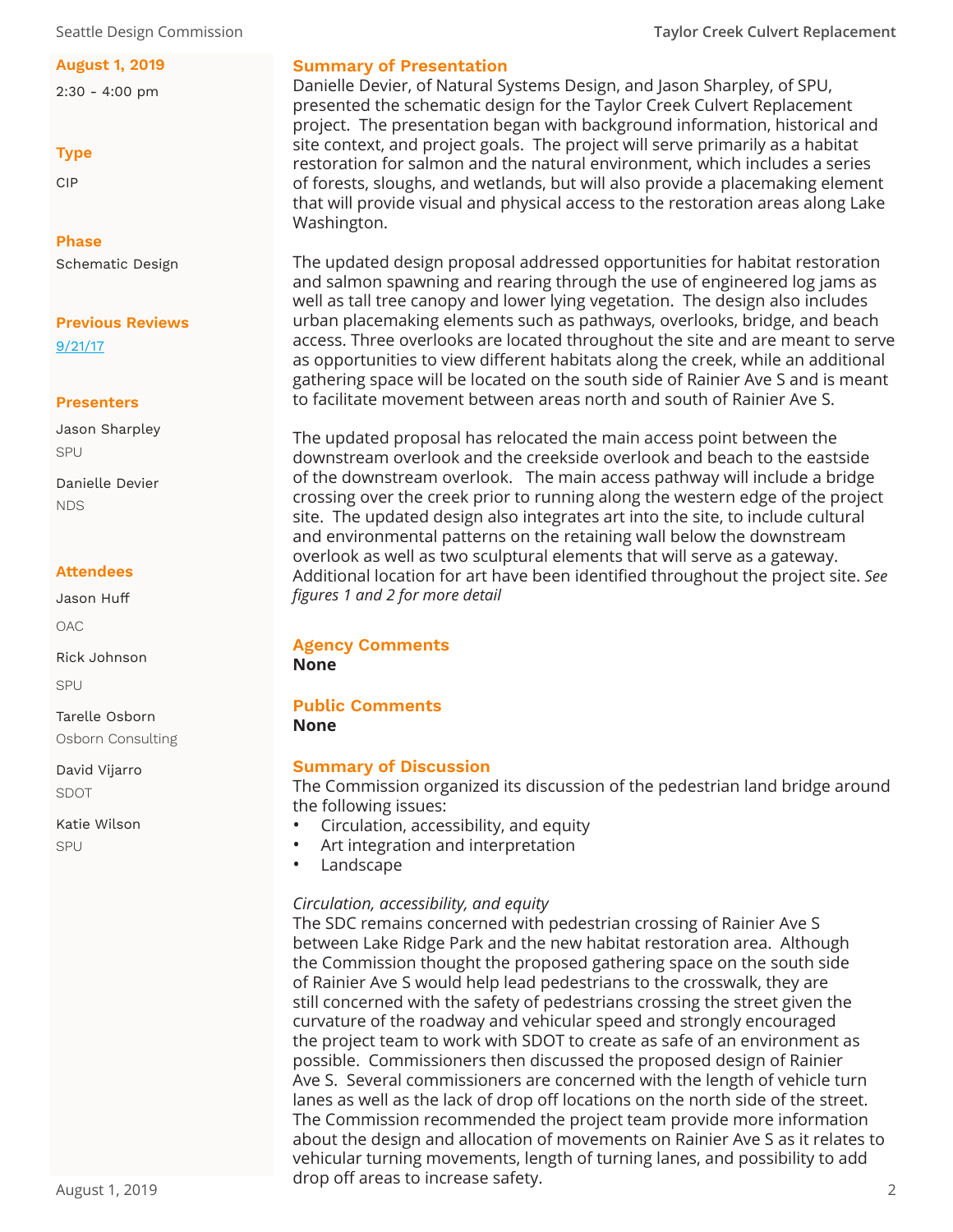### Seattle Design Commission **Taylor Creek Culvert Replacement**



*Figure 1: Updated design proposal*



*Figure 2: Updated design proposal - North of Rainier Ave*